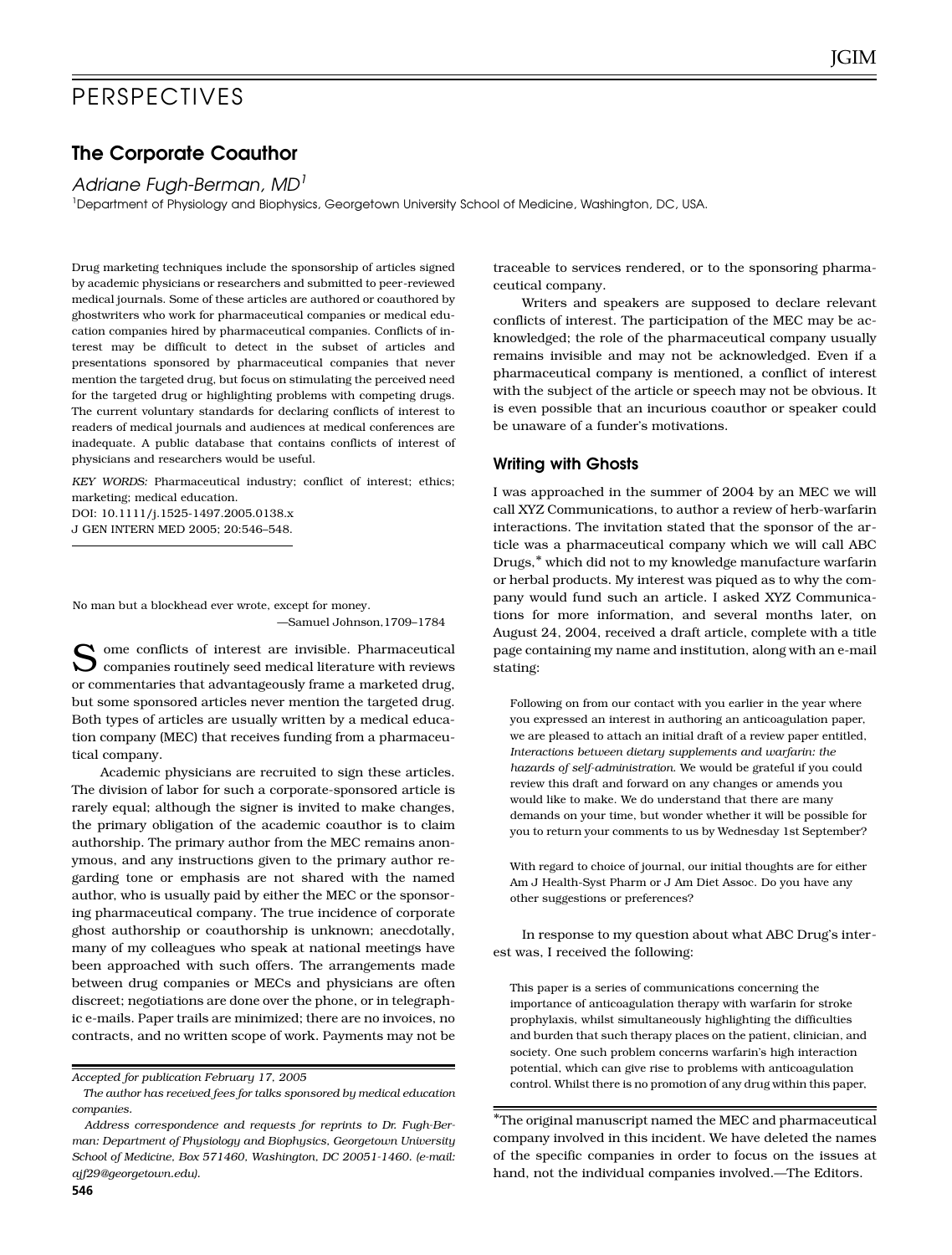ABC Drugs is keen to set the scene for new anticoagulants that are not subject to the numerous limitations of warfarin.

Warfarin is the only oral anticoagulant approved in the United States. Approved in 1954, it is notable for having almost no competitors in a half-century of use. It is one of the few generic drugs that dominates its drug class. ABC Drugs had developed a competitor to warfarin. I informed XYZ Communications that I would not agree to be the named author and made a note to myself to monitor the medical literature for a possible flood of articles trumpeting the risks of warfarin.

The new oral anticoagulant marketed by ABC Drugs was approved for preventing venous thromboembolism after orthopedic surgery in France and a New Drug Application was submitted to the Food and Drug Administration (FDA) in 2003. However, it was not approved because of hepatotoxicity in some subjects.

## Invisible Conflicts

How does this conflict with my interest?

—Joe Staszak, a state senator and tavern owner in Baltimore, on being asked whether a bill he sponsored benefiting taverns constituted a conflict of interest.

As the author of a reference text on herbs and dietary supplements, I am regularly invited to lecture to physicians. When a university or medical society invites me to speak, I am often asked which company sponsors my talks. Not whether a company sponsors me, but which company.

While a suspicious audience member may discount the objectivity of a speaker who talks about a product manufactured by a company for whom that speaker consults, some conflicts of interest are difficult to discern. Companies regularly fund articles and talks that never mention the targeted drug, but are meant to disadvantage the competition. One of my colleagues was paid handsomely by a drug company to give a hundred talks a year presenting negative data on alternative therapies, a competitor for an infinitesimal share of the market dominated by the company's blockbuster drug. My colleague did not misrepresent the data, and there would be no reason for the audience to suspect that a talk that mentioned no pharmaceuticals was funded by a pharmaceutical company.

I sometimes speak at conferences organized by MECs. Although my talks do not directly help to sell drugs, unconflicted presentations serve as cover to the ''message talks,'' reassuring the audience that all of the speakers are objective. Message talks, by the way, are not obviously advertising, and may mention a targeted drug, without emphasis, as one of several reasonable choices. The talk's usefulness may lie in convincing doctors that a particular condition is underdiagnosed or undertreated, or that an invented disease exists, or that medical management is a sound alternative to surgery, or that a currently used therapy is fraught with problems. It is the drug company sales force's job to sell a specific drug; it is the company-sponsored speaker's job to create a receptive atmosphere within the minds of physicians.

These efforts may begin years before a pharmaceutical is approved for sale. It is a bit like farming; weeds are removed, the soil prepared, perhaps a cover crop planted, to be tilled under before seeds are sown in the receptive soil. Some MECs organize continuing medical education conferences, other specialize in writing articles, and some do both.

The placement of articles in peer-reviewed journals is a valued marketing technique. For example, an industry conference, titled ''Publication Planning 2003: Utilizing Scientifically Accurate, Commercially Relevant Strategies for Optimal Drug Acceptance and Exposure'' was held in Princeton, NJ in November 2003. The conference brochure states, "For a manufacturer, having research published in a highly regarded peerreview [sic] medical journal or presented at a leading conference is desirable. It demonstrates to the audience the validity of the data presented in these selective vehicles and adds credibility to its subsequent use in educational or promotional initiatives.''

A workshop titled ''An Overview of Contemporary Publication Planning'' is described, with refreshing candor:

How pharmaceutical companies handle publications has changed dramatically over the past decade. These changes have seen publications shift from being an academic, data-driven pursuit to adopting a message-driven model that is part of a broader communication strategy and integral to pharmaceutical life-cycle management. Although publications have become a key item in the pharmaceutical sales kit, there is a need to ensure that commercial relevance is balanced with scientific credibility. In this session, our speaker addresses

- Data-driven vs. message-driven strategies
- Quality vs. quantity of publications
- The dichotomy of commercial relevance and scientific credibility
- Publications and the broader communications plan

The MEC that attempted to recruit me as a sham author apparently recruited someone else, and the herb-warfarin article was submitted to the *Journal of General Internal Medicine*. Quite coincidentally, I was asked to review the article, a revised but recognizable version of the manuscript that had been previously sent to me. On learning of its odd origins, the *Journal*'s coeditors rejected the piece and have spearheaded an international discussion of ghostwriting by MECs among the members of the World Association of Medical Editors (WAME), alerting them to the fact that submitted papers may not properly acknowledge corporate funding and/or coauthorship.

Sir, there is no settling the point of precedency between a louse and a flea.

—Samuel Johnson,1709–1784

It will be a tough job. Information bias is not pathognomonic for drug company funding. Certainly querying authors about unacknowledged coauthors or editorial assistance may help, although it will not prevent lying or deception. When a conflict is declared, the relevance may not be obvious. An editor, reviewer, or reader may find no cause for suspicion when a corporate-coauthored article mentions no products made by a company for which an author consults. In the case at hand, I did not immediately recognize ABC Drug's interest in herb-warfarin interactions because I did not know at first that the company had a warfarin competitor in the pipeline. Who would do that research, and how would important indirect connections be explained to readers?